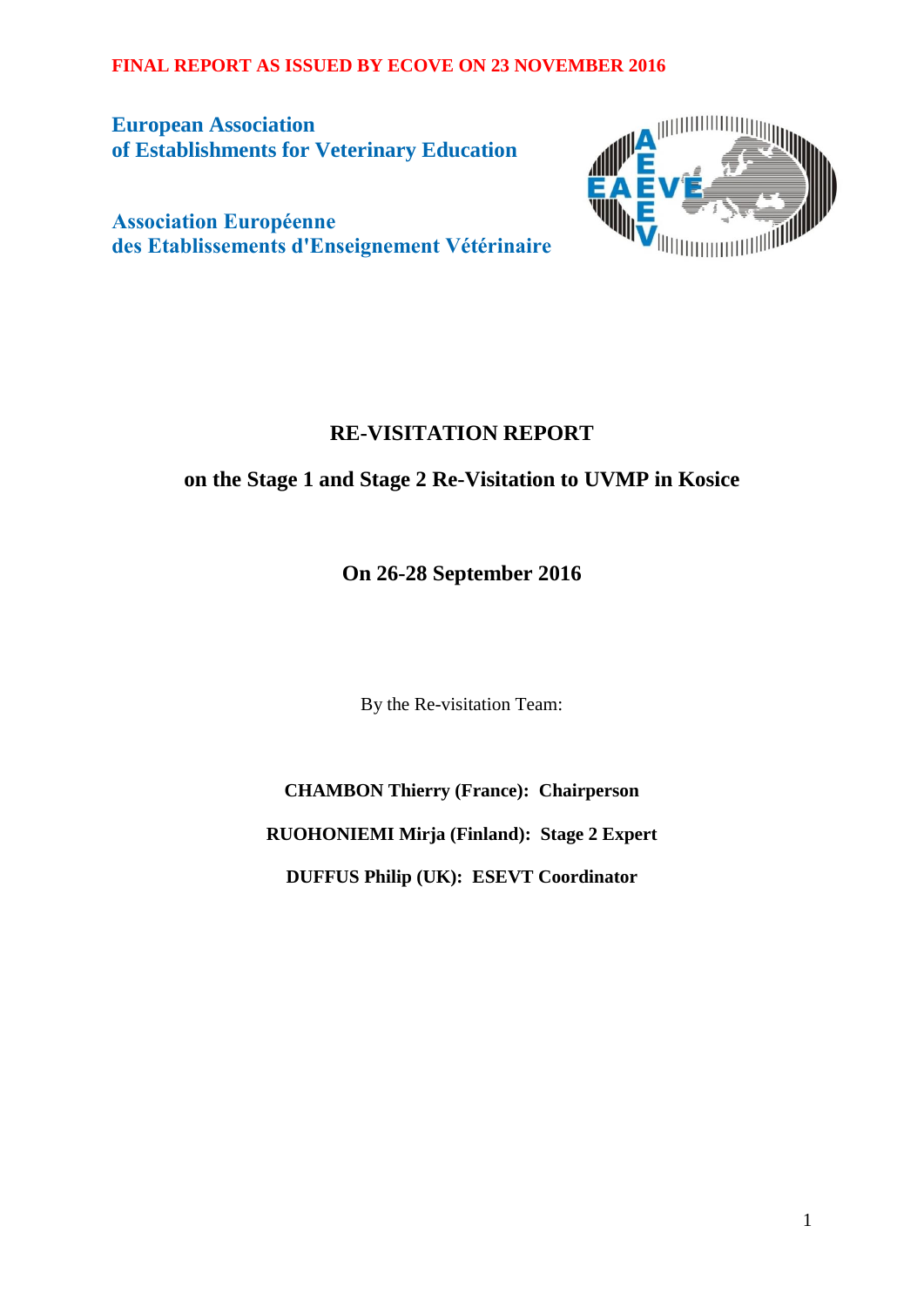#### **Introduction**

The University of Veterinary Medicine in Košice (UVMP) was founded in 1949 and is the only veterinary education establishment in the Slovak Republic.

The Establishment was visited by EAEVE in October 2015 for both a Stage 1 as well as a Stage 2 evaluation.

### **STAGE 1**

Following the report from the expert team there was a decision from ECOVE for **Non**  Approval for Stage 1 due to three major deficiencies:

*1. Inadequate equine isolation unit* 

*2. Lack of mandatory clinical rotations for emergency and out-of-hours services 3. Insufficient (computerised) clinical records and insufficient involvement of undergraduate students in the completion of these clinical records, particularly but not exclusively for those on the English-speaking programme.* 

# **STAGE 2**

For Stage 2 the evaluations of the AP sections proposed by the experts during the 2015 visitation were:

*AP1: non satisfactory AP2: less satisfactory AP3 to AP12: satisfactory*

Following this report, ECOVE classified UVMP as holding the status of: **Conditional Accreditation** due to the following major deficiency**:**

*With the principal suggestion for improvement, in order to be in agreement with the EAEVE SOP and European framework for QA in Higher education, to consist of the implementation of formal procedures that must include the complete quality loop (PDCA).*

Prior to the visit the Re-visitation Self Evaluation Report (Interim Report) was sent on time to the Re-visitation Team and provided all the relevant information for Stage 1, whilst for Stage 2 additional information was requested to be provided during the re-visit.

The Re-visitation programme itself was well prepared and well organised by the Establishment. It was performed in agreement with the ESEVT 2012 (Budapest) SOP.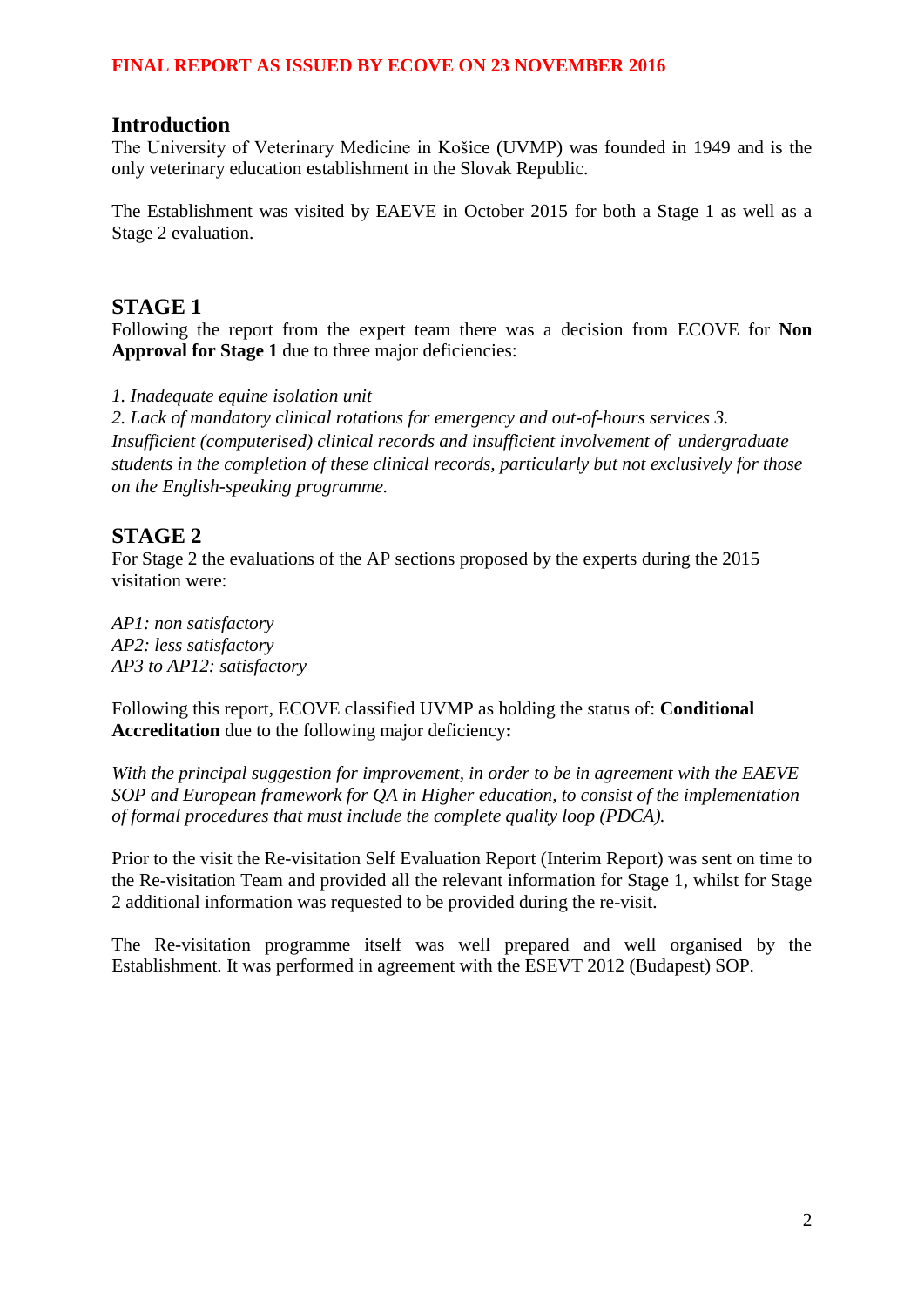# **STAGE 1**

### **1. Correction of the Major Deficiency: Inadequate equine isolation unit**

### **1.1. Findings**

The establishment has created a new isolation unit for horses within the pre-existing isolation facilities for other species, such as ruminants, pigs, dogs and cats. This new equine isolation unit consists of two boxes independent of each other with separate access for both animals and staff, utilizing a discrete and well fenced separate area. The boxes have been designed with an adequate sloping floor and drainage leading to a separate covered cesspool. The manure and bedding from each stable is stored in a separate closable container. Both liquid and solid waste is then collected by an outside contractor for destructive disposal.

For staff and/or students accessing the facility through a separate entrance there are washing and changing facilities with disposable clothing.

### **1.2. Comments**

During the Re-visitation, the overall director of the Clinical Facilities and Head of the Equine Hospital provided the visitors with a detailed presentation and explanation of the facility.

#### **1.3.Suggestions**

The visitors would encourage the Establishment to further develop the showering facility and to improve the colour barrier coding on the floor of the access corridors.

### **1.4. Decision of the Re-visitation Team**

The Major Deficiency of an **Inadequate equine isolation unit** has now been fully corrected.

# **2. Correction of the Major Deficiency: Lack of mandatory clinical rotations for emergency and out-of-hours services**

### **2.1. Findings**

The Establishment has developed a revised system of teaching clinical subjects based on the clinical rotations for emergency and out-of-hours services. All students are now divided into four groups of students for each course (Slovakian and English) and then further divided within the clinics for ruminants, swine, horses and small animals. This is on a mandatory basis covering 24/24 and 7/7 call duties.

The visitors spoke to several students on an ad hoc basis confirming that this newly established system of rotations is working effectively.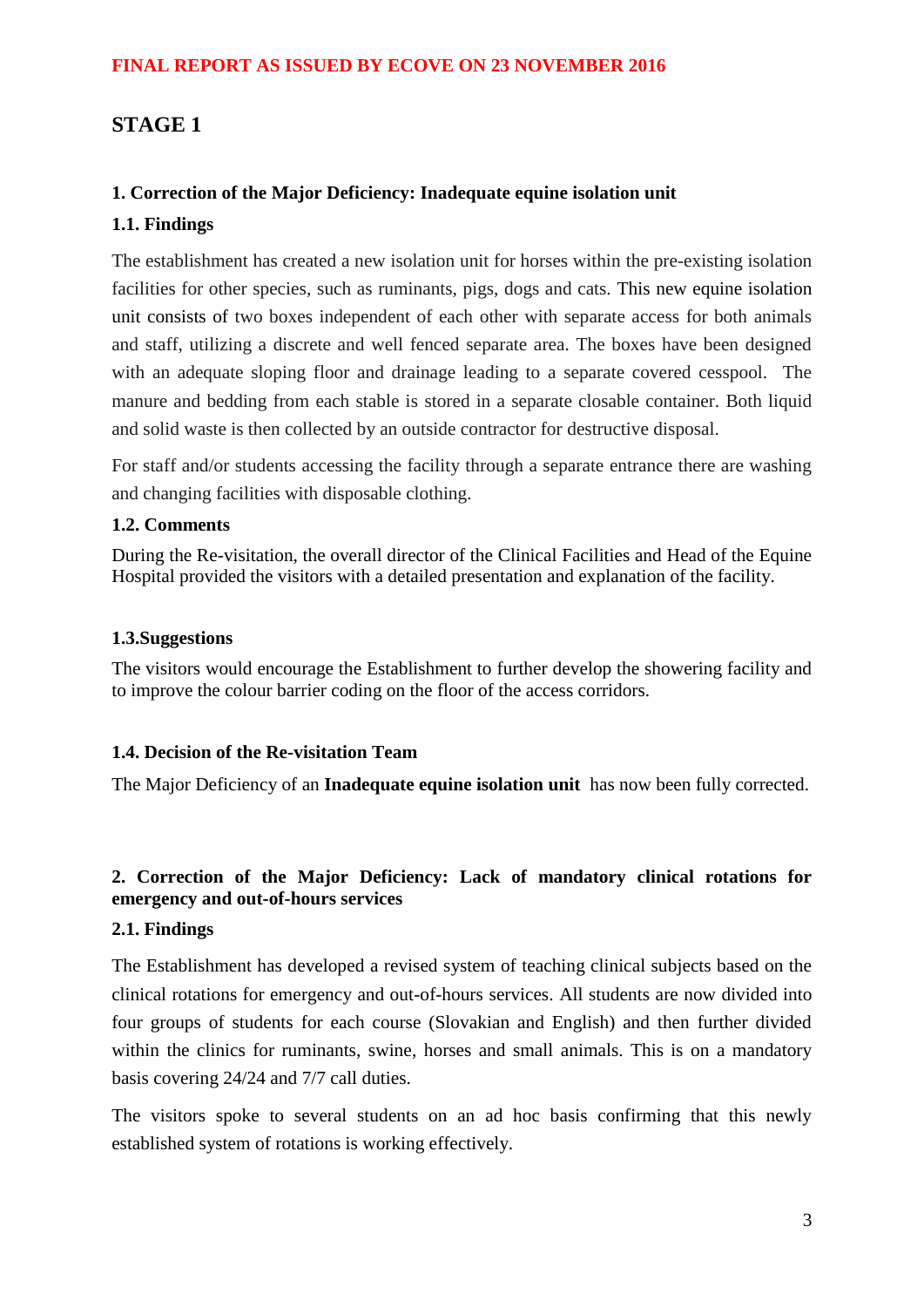#### **2.2. Comments**

Both teachers and students have accepted this innovative system as a real improvement

#### **2.3. Suggestions**

None

#### **2.4 Decision of the Re-visitation Team**

The Major Deficiency of a **Lack of mandatory clinical rotations for emergency and outof-hours services** has now been fully corrected.

#### **3. Correction of the Major Deficiency: Insufficient (computerised) clinical records (especially in English) and insufficient involvement of undergraduate students in the completion of these records**

#### **3.1. Findings**

A computerised clinical record system utilizing the software programme ProVet has been introduced within all university clinics, including those for swine and ruminants where previously only written records were available. The ProVet system consists of two separate servers, one for the clinicians and one for the students (ProVet-Edu). The programme is available in both Slovak and English versions. There are now an increased number of computer terminals allowing students considerable access to the ProVet system. The students are not only involved in the completion of clinical records, they are able to work independently within the system utilizing ProVet-Edu.

#### **3.2. Comments**

The ProVet computerised record system has a very user-friendly interface and is one that should allow future developments.

#### **3.3. Suggestions**

This newly installed system should now allow, once sufficient records are available, for some meaningful analysis of clinical work.

#### **3.4. Decision of the Re-visitation Team**

The Major Deficiency of a **Insufficient (computerised) clinical records (especially in English) and insufficient involvement of undergraduate students in the completion of these records** has now been fully corrected.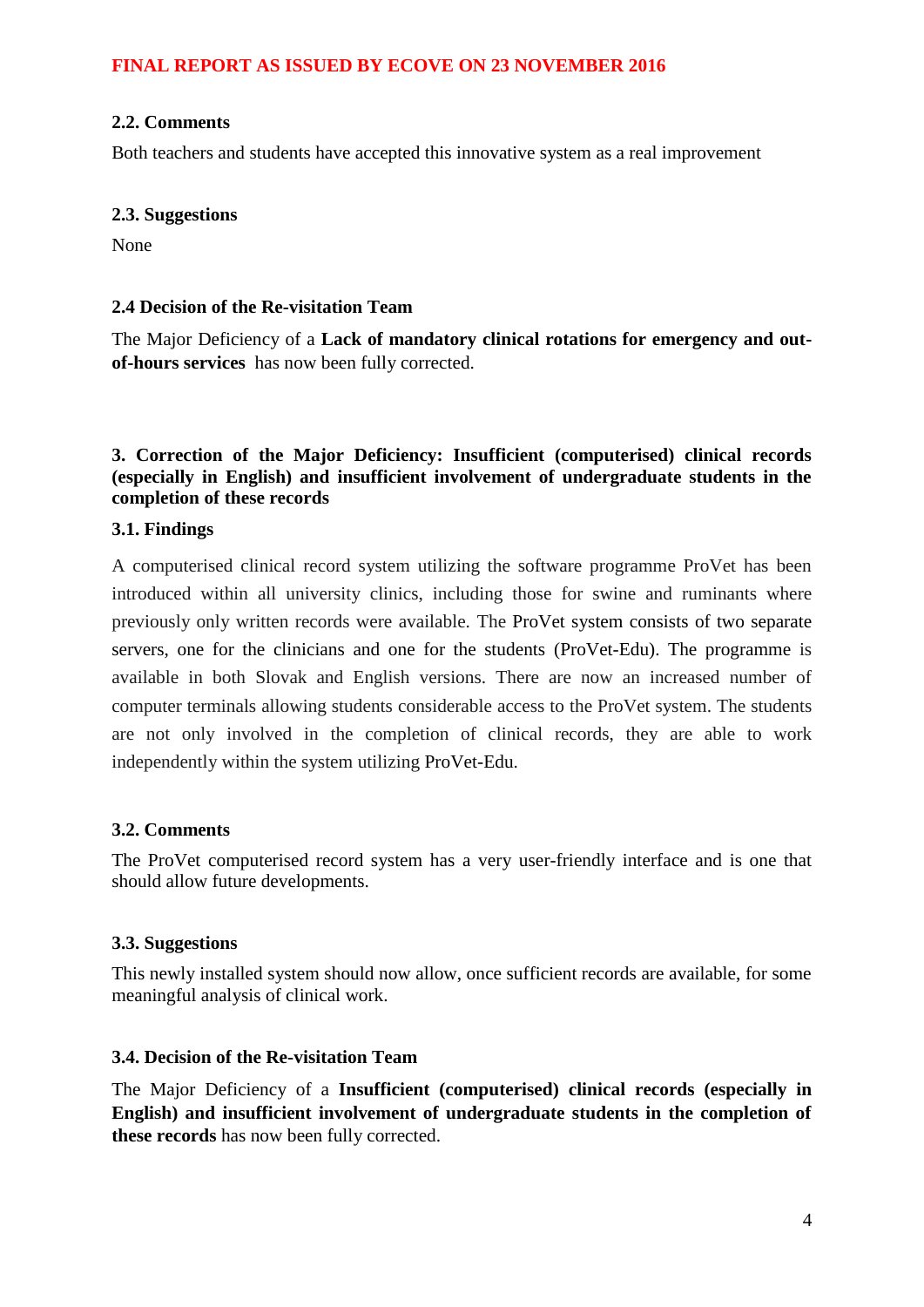#### **4. Correction of the Minor Deficiencies**

As described within the RSER (Interim Report) and then observed on site by the visiting team, several of the suggestions for improvement documented by the previous Visitation Team have now been implemented. These include:

- 1. A cooling trailer for storage of large animal cadavers
- 2. A system of posters with instructions about cleaning, disinfection or biosecurity measures displayed in places that previously lacked such instructions.
- 3. An e-learning team has been established with the objective to extend e-learning activities through the MOODLE platform.
- 4. To optimize their communication abilities, Slovak language will become a compulsory subject for foreign students from the academic year 2016/2017.
- 5. In order to improve communication of foreign students with technicians, English language courses for technical staff have been running since April 2016.

#### **5. Conclusion of the Re-visitation Team**

The Re-visitation Team considers that the Major Deficiencies identified during the Visitation undertaken during October 2015 have now been fully corrected by the Establishment and therefore recommends to ECOVE the status of Approval for the UVMP.

# **STAGE 2**

**1. Correction of the Major Deficiency: With the principal suggestion for improvement, in order to be in agreement with the EAEVE SOP and European framework for QA in Higher education, to consist of the implementation of formal procedures that must include the complete quality loop (PDCA).**

### **1.1 Findings**

An entire day was set aside for the Visitation team to consider the improvements that had been implemented since the Visitation undertaken in October 2015. The team firstly meet up with the different groups involved with the QA process, including meeting and hearing from several students who have been active in the QA process at UVMP.

In addition, the team was shown a series of documents covering all aspects of QA in UVMP.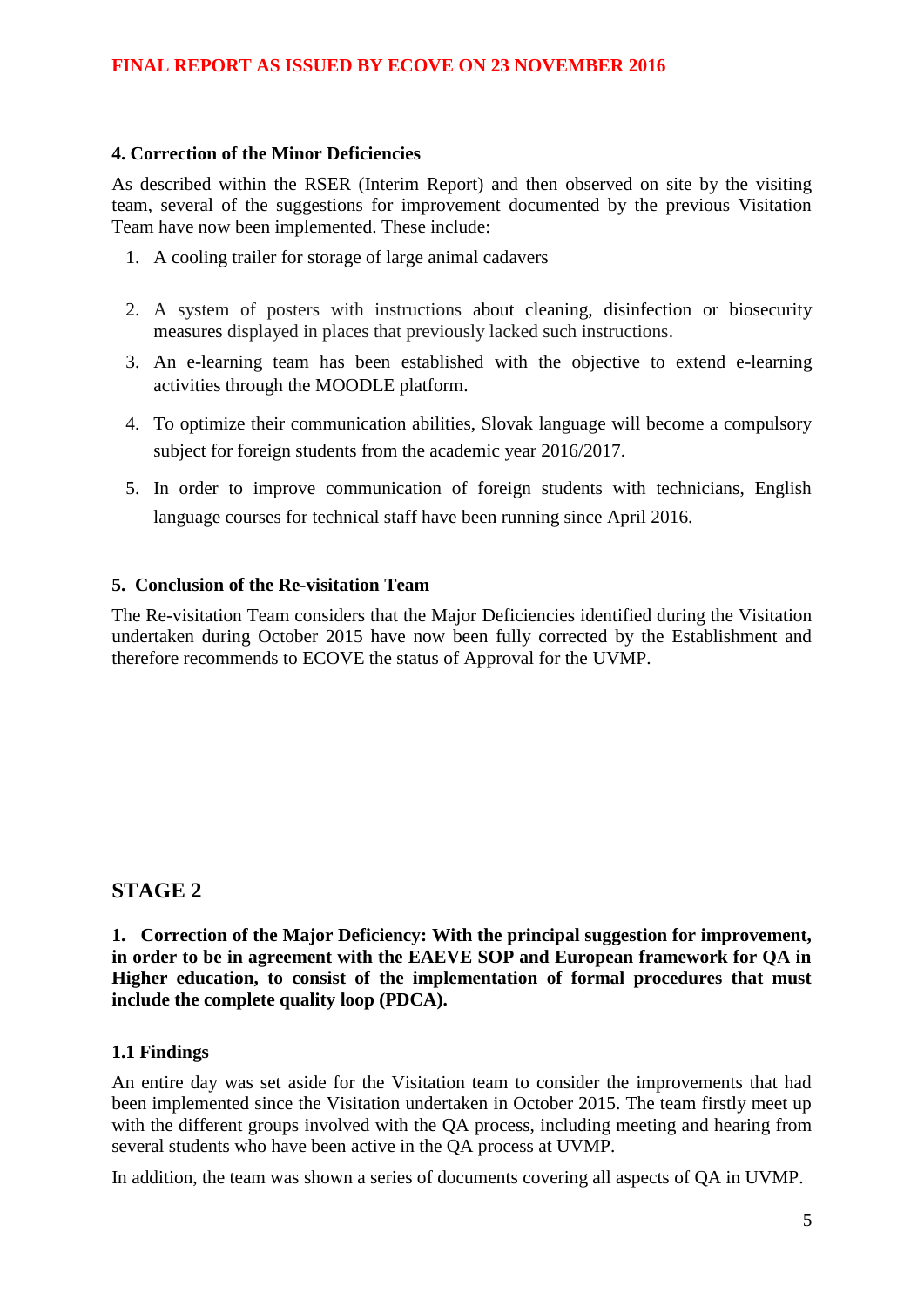There was no doubt in the team's view that most of such QA processes had already been in place for several years at UVMP, but due to a lack of shared understanding of QA much of this work was not presented or had not been clarified to the Visitation team in October 2015.

Nevertheless, UVMP has taken the 2015 evaluation results seriously and has shown a serious commitment towards making their QA processes both clear and explicit.

The QA organisation and the role of the overriding QA Committee has been clarified. The Internal Regulation No 57 has been amended to reflect this.

The visiting team were given evidence, both verbal and written, that the PDCA cycle has been included in the long-term strategic planning up to 2023.

The team were also shown clear evidence that the PDCA cycle has been effectively included in both short-term academic and daily activities.

#### **1.2 Comments**

The visitation team were especially impressed with the ability of academic staff, students and key support staff to fully work together to both improve and then showcase the QA processes at UVMP.

#### **1.3 Suggestions**

There remain a number of the initial 2015 suggestions that remain in progress and still need to be followed up. For example, these include improving the response rate of student feedback questionnaires, complementing course aims with students' learning outcomes and checking students' actual workload in relation to the ECTS credits.

### **1.4 Correction of the Minor Deficiencies**

There was also evidence that a number of the suggestions of the 2015 team have been taken into account such as:

- 1. The number of students, both undergraduate and postgraduate, in the QA committee has been increased
- 2. Student support has been improved and attention has been paid in helping students to proceed in their studies. New positions of class supervisors have been established during the first year of study
- 3. As mentioned above, Slovak language courses for foreign students and English language course for support staff have been organised
- 4. As also mentioned above, an e-learning strategy has been adopted.

#### **1.5 Conclusion of the Re-visitation Team**

The Major Deficiency of **the principal suggestion for improvement, in order to be in agreement with the EAEVE SOP and European framework for QA in Higher education, to consist of the implementation of formal procedures that must include the complete quality loop (PDCA)** has now been sufficiently corrected. Therefore the recommendation to ECOVE, given the status of Approval for Stage 1, is Accreditation for UVMP.